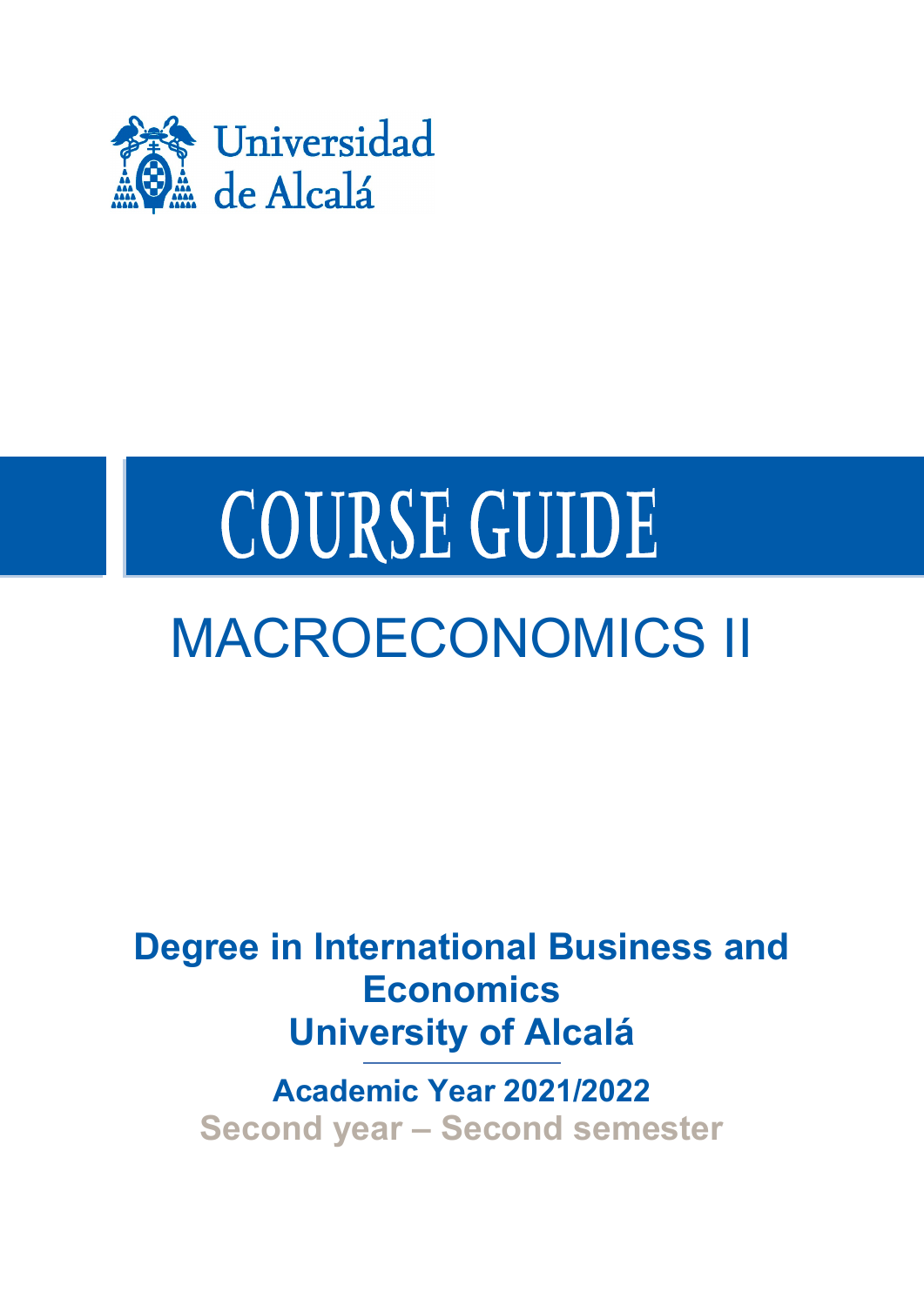

## **COURSE GUIDE**

| <b>Course Name:</b>      | <b>Macroeconomics II</b>                                                                |
|--------------------------|-----------------------------------------------------------------------------------------|
| Code:                    | 360015                                                                                  |
| <b>Degree Course:</b>    | Degree in Economics and International Business<br>(ENI)                                 |
| <b>Subject Area:</b>     | <b>Department: Economics</b><br><b>Area: Foundations of Economic Analysis</b>           |
| Type:                    | <b>Compulsory</b>                                                                       |
| <b>ECTS Credits:</b>     | <b>6 ECTS</b>                                                                           |
| <b>Year and Term:</b>    | <b>2nd Year, 2nd Semester</b>                                                           |
| Instructors:             | Olga Cantó Sánchez<br>(olga.canto@uah.es)                                               |
| <b>Tutorial hours:</b>   | Students may meet instructors by appointment<br>(olga.canto@uah.es) during office hours |
| Language of Instruction: | <b>Spanish and English</b>                                                              |

## **1. INTRODUCTION**

The content of the course 'Macroeconomics II' complements the panoramic view of modern macroeconomic theory offered in the course 'Macroeconomics I'. The main aim of the course is to familiarize the student with the microeconomic fundamentals of macroeconomics, expanding the short and medium-term analysis addressed in that subject, as well as to examine the role of macroeconomic policies and analyze various pathologies (high unemployment, hyperinflation) and the determinants of long run growth. The syllabus section of this guide includes a detailed description of each of the topics covered in the course.

## **2. Learning outcomes**

## **Basic and general competences:**

CG1. Acquire capacity in the negotiation techniques used by international institutions and companies.

CG2. Ability to analyze data and reports specifically from international sources (companies, international institutions such as the IMF, the WTO or the Bank for International Settlements).

CG3. Interest in updating the permanent requirements of techniques of organization and planning of international business and public activities.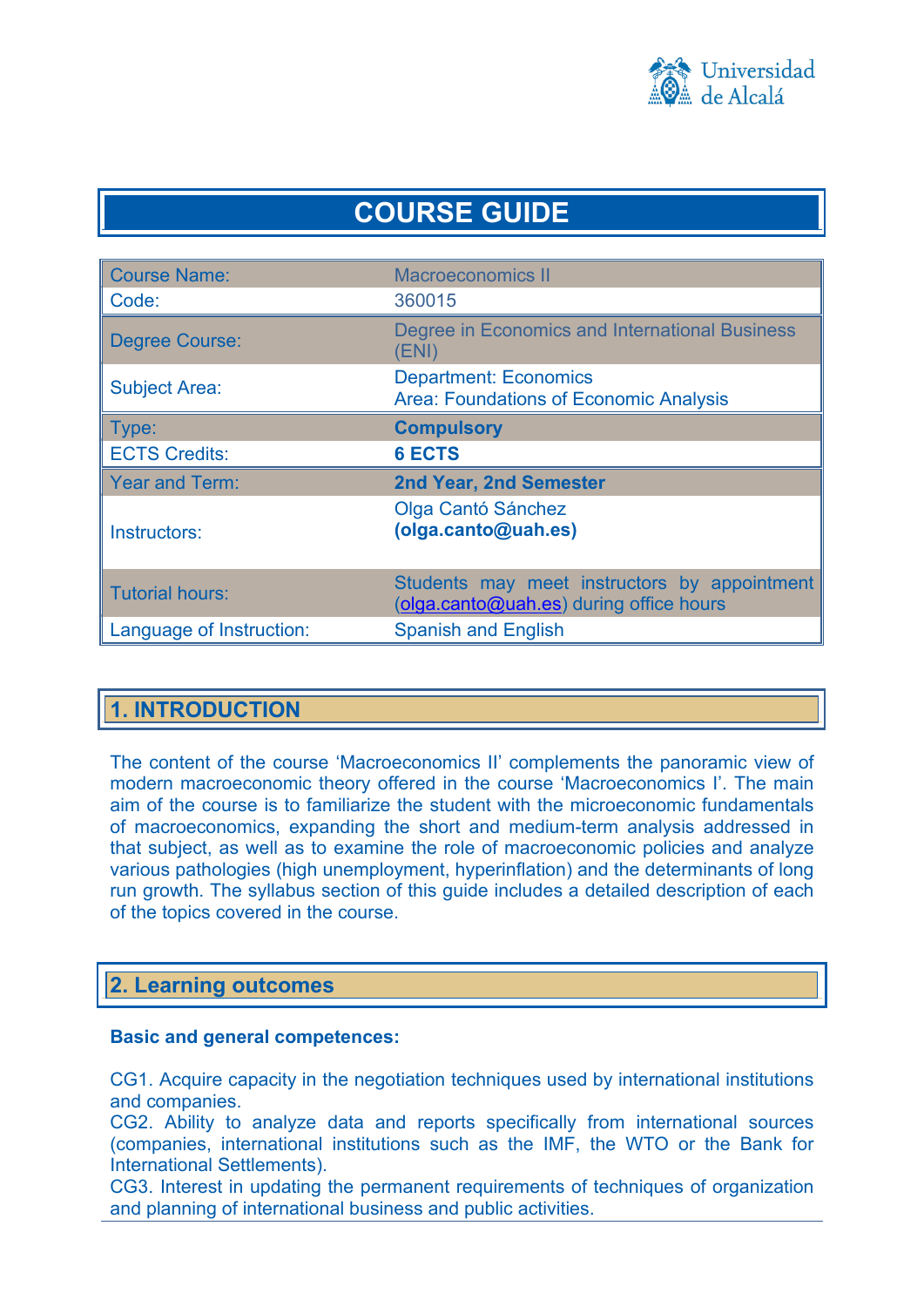

CG4. Ability to assess the multiplicity of social, political, technical, and other factors that converge in international business and institutional decisions.

CG5. Acquire the current ethical criteria that can be permanently updated manifested in the different countries through the anti-corruption codes, international economic rights charters, etc.

CG6. Ability to integrate into interdisciplinary teams that includes people from very different countries and training.

CG7. Scientific and professional curiosity for the permanent use of analytical and conceptual instruments typical of international economic relations.

CG8. Motivation for the search for quality in the professional practice and in its development.

CG9. Curiosity about learning the new techniques and instruments that are continuously used in international interactions.

CG10. Written and oral expression capabilities to be used in different environments.

CG11. Ability to use the English language for the search for information and use of resources in that language, and in the development and presentation of academic activities.

CB1. Students should have demonstrated and understand knowledge in an area of study that starts from the basis of general secondary education and is usually found at a level that also includes some aspects that involve knowledge from the forefront of their field of study.

CB2. Students should know how to apply their knowledge to their work or vocation in a professional way and possess the skills that are usually demonstrated through the elaboration and defense of arguments and the resolution of problems within their area of study.

CB3. Students should have the ability to gather and interpret relevant data (usually within their area of study) to make judgments that include reflection on relevant social, scientific, or ethical issues.

CB4. Students should be able to transmit information, ideas, problems, and solutions to both specialized and non-specialized audience.

CB5. Students must have developed those learning skills necessary to undertake further studies with a high degree of autonomy.

## **Cross competences:**

CT1. Acquire techniques and skills related to professional practice, including the application of the appropriate deontological regulations.

CT2. Know the resources available for access to information and use them effectively.

CT3. Acquire oral and written communication skills in modern languages, both in professional and other settings of contexts.

CT4. Understand the ideas and arguments that are expressed in a foreign language, in writing and orally, both in everyday situations and in professional and specialized contexts.

CT5. Handle in an advanced way the office tools most frequently used in a professional environment (word processor, databases, and spreadsheets) and advanced use of electronic communication programs, browsing, and searching for data (e-mail and internet).

CT6. Design presentations using software and the ability to structure information appropriately and transmit it clearly and effectively, with a basic knowledge of the functioning of data transmission networks.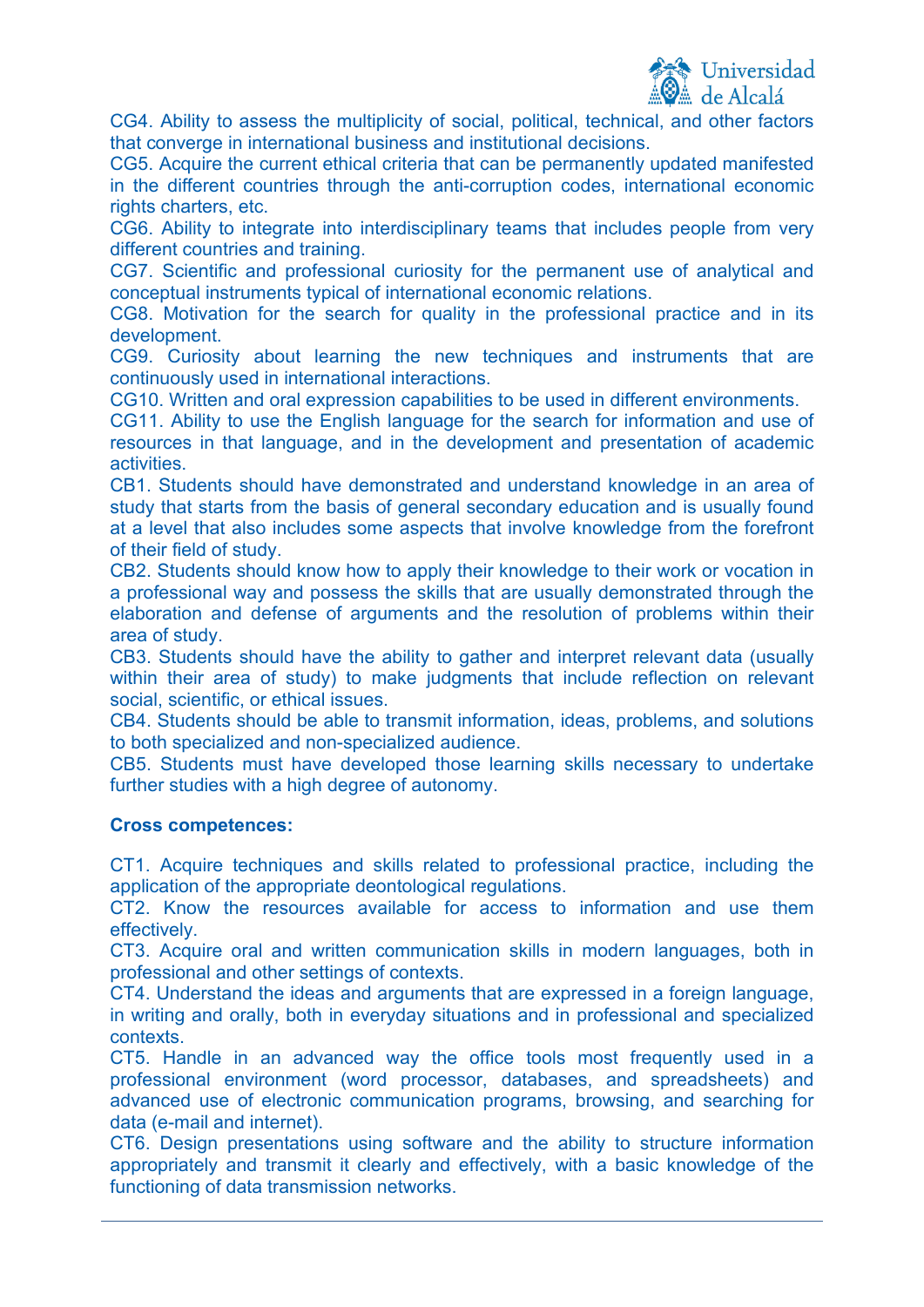

CT7. Know the main techniques of management, conflict resolution, job selection and motivation of human teams in a work environment with a use of effective strategies in time management.

CT8. Plan and develop research in each field of study, according to the academic and scientific requirements that are its own.

CT9. To know the history of the University of Alcalá, the functioning of the European institutions and the historical, social, economic, and cultural reality of the European and Ibero-American countries.

## **Specific competences:**

CE2. Acquire the ability to understand the main concepts and dominate the techniques of modern intermediate microeconomics and macroeconomics.

CE9. Strengthen and/or acquire mathematical analysis skills for economics.

CE15. Acquire the ability to analyze, synthesize and critically summarize economicbusiness information using quantitative tools in the different economic-business areas.

#### **Learning outcomes of the subject**

The main objectives of the subject are to familiarize the student with the main concepts and theoretical models and to understand the functioning of the economy in the short, medium, and long term. The subject also proposes to develop the necessary skills to apply such concepts and theories for a better understanding of the problems always raised in the economy, such as economic recession, unemployment, inflation, growth, development, and so on.

The subject also aims to help the student understand the role of expectations and macroeconomic policy options, such as fiscal and monetary policies and supply policies, evaluating their effectiveness and relevance depending on the economic situation and analysing the determinants of economic development in the long term.

## **3. COURSE CONTENT**

| <b>Module Contents</b>                                                                                                                                                                                                                                                       | <b>Total classes, credits</b><br>or hours                                           |
|------------------------------------------------------------------------------------------------------------------------------------------------------------------------------------------------------------------------------------------------------------------------------|-------------------------------------------------------------------------------------|
| <b>Topic 1. Introduction</b><br>The role of microeconomics in macroeconomics.<br>The role of assumptions. Economic data and<br>models. Economic fluctuations and growth: the<br>distinction between short, medium and long-term<br>analyses in macroeconomics: the dynamics. | 2 sessions<br>$\bullet$ 1 topic<br>• 1 theoretical lecture<br>• 1 practical session |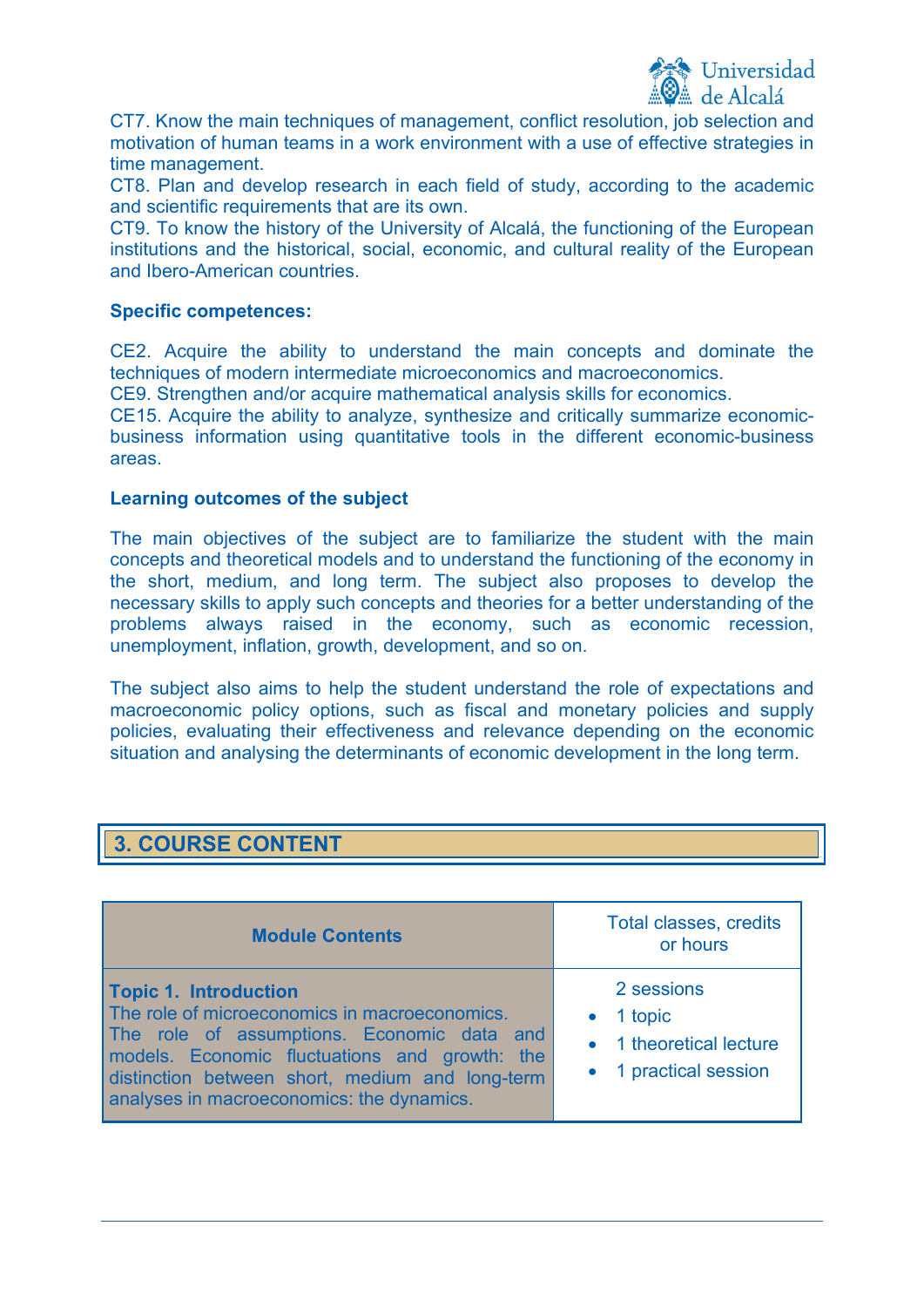

## **PART I: MICROECONOMIC FUNDAMENTALS OF MACROECONOMICS Topic 2. Expectations: the basic tools** Review of the IS-LM model. Real and nominal interest. The discounted present value. **Topic 3. Financial markets and expectations** The price of bonds and their yield. The stock market and variations in equity prices. **Topic 4. Microeconomic foundations of consumption and investment.** Consumer theory based on life cycle and permanent income. Investment and expectations; current and projected profits. Consumer and investment volatility. The determinants of Consumption. The determinants of investment. **Topic 5. Expectations, yields and the political economy.** 17 sessions • 4 topics • 8 practical sessions • 1 evaluation session

Financial markets and expectations. Monetary policy, expectations and yields. Deficit reduction, expectations and yields.

- 8 theoretical lectures
- 
-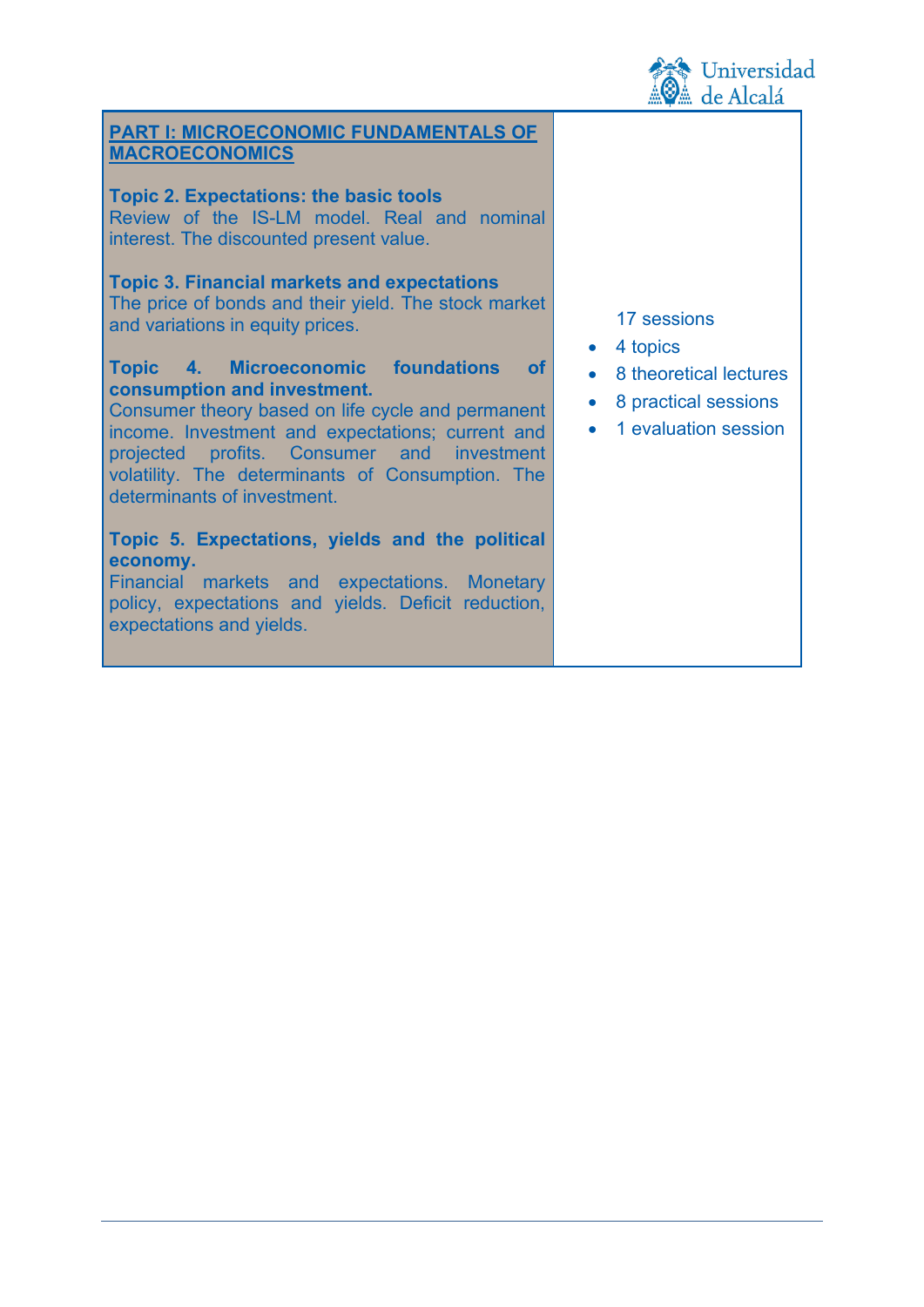

| PART II: MACROECONOMIC POLICY AND<br><b>PATHOLOGIES</b>                                                                                                                                                                                                                                                                                                                                                                                                                                                                                                                                                                    |                                                                                                                                         |
|----------------------------------------------------------------------------------------------------------------------------------------------------------------------------------------------------------------------------------------------------------------------------------------------------------------------------------------------------------------------------------------------------------------------------------------------------------------------------------------------------------------------------------------------------------------------------------------------------------------------------|-----------------------------------------------------------------------------------------------------------------------------------------|
| <b>Topic 6. Public debt and fiscal policy</b><br>Public sector budgetary constraints. The deficit and<br>public debt. Current taxes and future taxes.<br>Ricardian equivalence. Cyclically adjusted deficit.<br>Consequences of high public debt.                                                                                                                                                                                                                                                                                                                                                                          |                                                                                                                                         |
| <b>Topic 7. Monetary policy and inflation. High</b><br>inflation, depressions and crises<br>The optimal inflation rate. Development of monetary<br>policy and aims of monetary growth and inflation.<br>The remit of the Central Bank and monetary policy.<br>The Budget deficit and the creation of money.<br>Inflation and real monetary balance. Deficit,<br>seignoriage and inflation. Cases of hyperinflation.<br>Major depressions and economic crises: The Great<br>Depression in 1930s and the 2008 economic crisis.<br>Recent developments in the international economy.<br><b>PART III: THE LONG RUN: GROWTH</b> | 13 sessions<br>4 topics<br>$\bullet$<br>6 theoretical led<br>$\bullet$<br>6 practical sess<br>$\bullet$<br>1 evaluation se<br>$\bullet$ |
| <b>Topic 8. The long run: Growth</b>                                                                                                                                                                                                                                                                                                                                                                                                                                                                                                                                                                                       |                                                                                                                                         |

The facts of growth. Savings, capital accumulation and production. Technological progress and growth.

- ctures
- sions
- **ssion**

## **4. LEARNING-TEACHING METHODOLOGIES: EDUCATIONAL ACTIVITIES**

## **4.1.Distribution of credits (in hours)**

| Number of class hours: 48                 | • Number of class hours:48<br>Attendance at large group classes<br>(theory): 22.5<br>Attendance at small group classes<br>$(praction)$ : 22.5<br>o Exercises: 21<br>o Workshops: 1.5<br>Examination: 3 |
|-------------------------------------------|--------------------------------------------------------------------------------------------------------------------------------------------------------------------------------------------------------|
| Number of independent study hours:<br>102 | • Number of hours of independent<br>study: 102<br>Theory preparation: 50<br>o Practical preparation: 30<br>Exam preparation: 22                                                                        |
| Total hours: 150                          |                                                                                                                                                                                                        |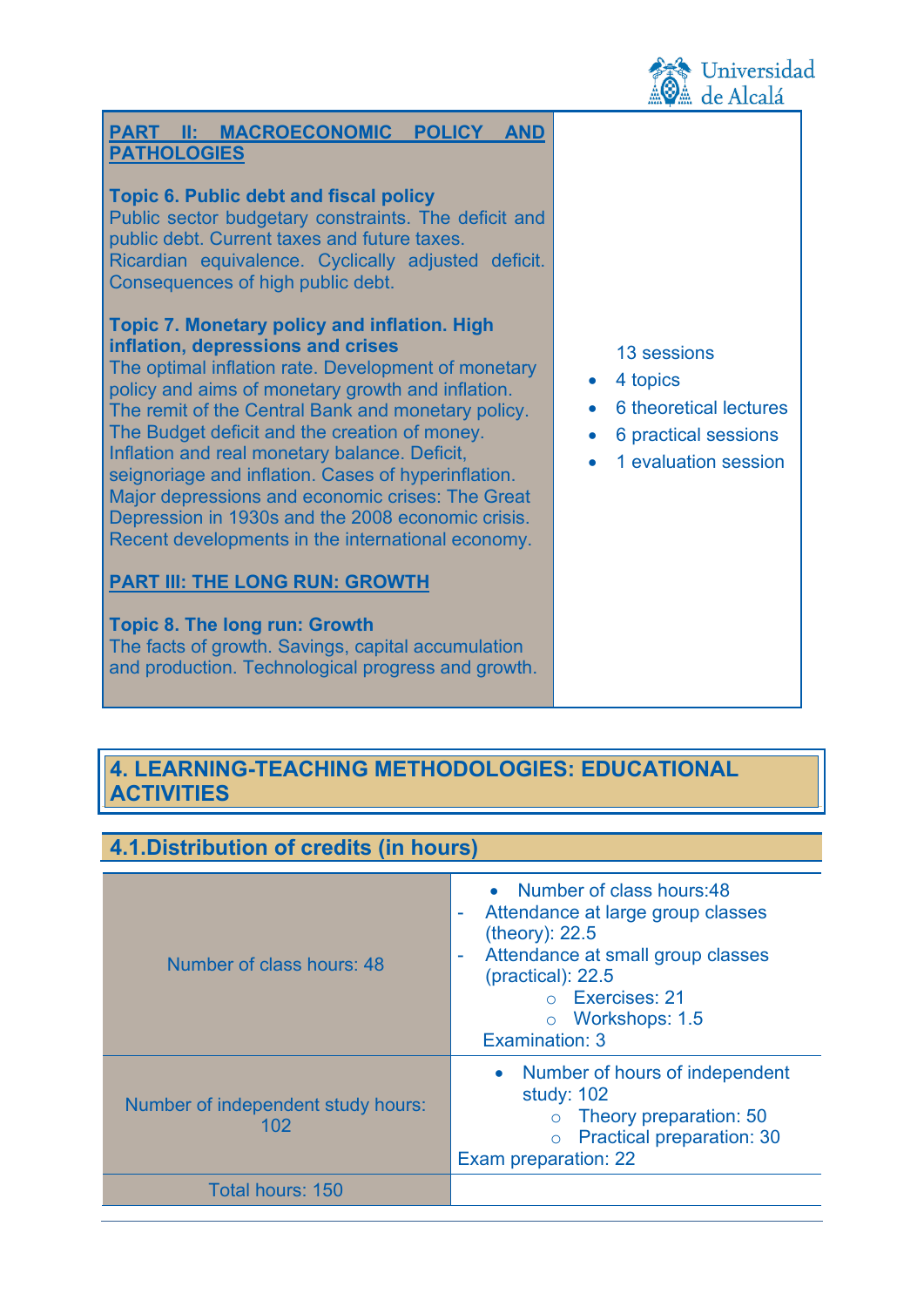

| 4.2. Methodological strategies, teaching materials and resources                                                                                                                                                                                                                                                                                                                              |                                                                                                                                                                                                                                                                                                                                                                                                                                                                                                                                                                                                                                                                                                                                                                                                                                                                                          |  |
|-----------------------------------------------------------------------------------------------------------------------------------------------------------------------------------------------------------------------------------------------------------------------------------------------------------------------------------------------------------------------------------------------|------------------------------------------------------------------------------------------------------------------------------------------------------------------------------------------------------------------------------------------------------------------------------------------------------------------------------------------------------------------------------------------------------------------------------------------------------------------------------------------------------------------------------------------------------------------------------------------------------------------------------------------------------------------------------------------------------------------------------------------------------------------------------------------------------------------------------------------------------------------------------------------|--|
|                                                                                                                                                                                                                                                                                                                                                                                               | <b>Theoretical sessions</b>                                                                                                                                                                                                                                                                                                                                                                                                                                                                                                                                                                                                                                                                                                                                                                                                                                                              |  |
|                                                                                                                                                                                                                                                                                                                                                                                               | In these classes the tutor will develop the<br>concepts<br>of<br>each topic<br>basic<br>in<br>the<br>programme. These lectures will guide students<br>through the work they need to complete.                                                                                                                                                                                                                                                                                                                                                                                                                                                                                                                                                                                                                                                                                            |  |
|                                                                                                                                                                                                                                                                                                                                                                                               | <b>Practical sessions</b>                                                                                                                                                                                                                                                                                                                                                                                                                                                                                                                                                                                                                                                                                                                                                                                                                                                                |  |
| <b>Classroom sessions: these will be</b><br>dedicated<br>theory<br>classes,<br>to<br>exercises and critical analysis and<br>discussion of theoretical and practical<br>examples. The student will acquire a<br>basic knowledge of the course.<br>These classes will develop analytical<br>abilities, interpretation skills<br>and<br>ability to complete exercises and<br>solve problems.     | In which the professor will develop practical<br>examples of the issues and key concepts<br>studied in theoretical lectures. The main aim<br>of these sessions is to complete case studies<br>regarding the application of topics discussed<br>the<br>theoretical sessions. Whenever<br>in<br>possible, these practical classes will take<br>place in the computing classroom in order to<br>have access to the data and information<br>online.<br>The instructor will prepare specific material for<br>the students: collections of exercises, research<br>and economic policy papers and Internet<br>resources. The students will develop part of<br>their work within the virtual platform:<br>Blackboard, which will improve the access to<br>content, homework<br>activities<br>new<br>and<br>evaluations and will facilitate communication<br>between the instructor and students. |  |
| Independent study: these hours will<br>dedicated<br>to the<br>students'<br>be l<br>individual study and will strengthen<br>the knowledge of the theoretical<br>topics, completing of exercises and<br>solving cases as well as reading<br>articles of interest. This aims to<br>develop transferable skills such as<br>information gathering, interpretation<br>of texts and problem solving. | Students must read and understand the<br>recommended reading material and any other<br>material shown to be important during the<br>course. They also have to solve practical<br>activities and exercises set in class, etc.                                                                                                                                                                                                                                                                                                                                                                                                                                                                                                                                                                                                                                                             |  |
| <b>Individual tutorials</b>                                                                                                                                                                                                                                                                                                                                                                   | Tutorials are optional for students and they<br>can be carried out individually or in groups.<br>Consultation hours will be communicated to<br>the students at the beginning of the course.                                                                                                                                                                                                                                                                                                                                                                                                                                                                                                                                                                                                                                                                                              |  |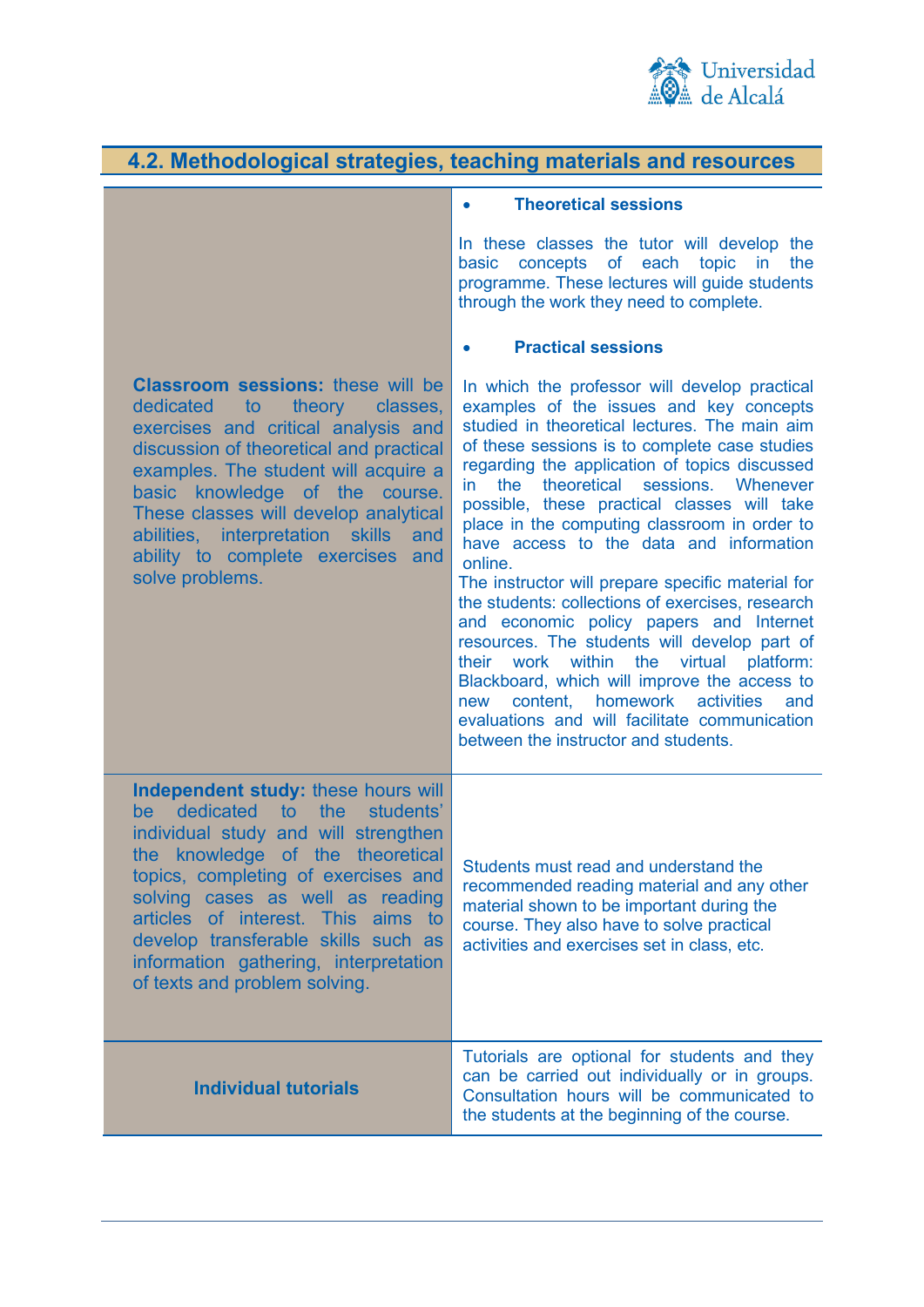

There will be collaboration with CRAI-Biblioteca so that students follow an activity that develops their competences for information search and use. As it has been decided in Junta de Facultad on 11th March 2019, it is important that students develop skills to find the adequate information and the Library can offer that.

## **5. ASSESSMENT: Procedures, assessment and grading criteria**

## **Assessment criteria**

The assessment criteria for this subject are designed to evaluate the acquisition of general and specific skills and will include theoretical and practical content covered in class and during the students' personal study.

Assessment may follow two possible routes:

- 1. Continuous assessment throughout the course.
- 2. A final assessment by a single exam (January) and an examination during the re-sit examination period (July).

These alternatives are explained below:

#### 1. Continuous assessment

This assessment requires students to complete ALL following items:

- **A.** Hand-in assignments on a weekly basis (exercises in class, short essay writing, wooclap activities, etc.) that are designed as practical learning tools during the course. Students will be evaluated placing emphasis on student's effort, rather than academic performance (10% of the final grade).
- **B.** Online problem-solving: Students will be provided with self-assessment tools for each topic (only the student will know about results and lecturers will only know who has used the tools).
- **C.** Three virtual assessment tests through the virtual class environment (10% of the final grade). Students will be required to complete an online assessment for each part of the course program.
- **D.** Two essays on a macroeconomic question using papers and reports and upto-date macroeconomic data, one focussed on Part I (1,000 words, 10% of the final grade) and a second one focused on Parts II & III (1,000 words, 10% of the final grade)
- **E.** One mid-term exam (20% of the final grade) that will cover the topics in section I. One Final exam (40% of the final grade) that will cover all topics of the subject. These two assessments will evaluate students' key knowledge of the main topics in the course.

Requirements to pass the course through continuous assessment:

Students who pass each of the two exams and reach at least 5 points in the continuous assessment will pass the course and be awarded a grade ranging from Pass to Starred Distinction.

## **Grading System**

Grading scale with numerical and qualitative ratings: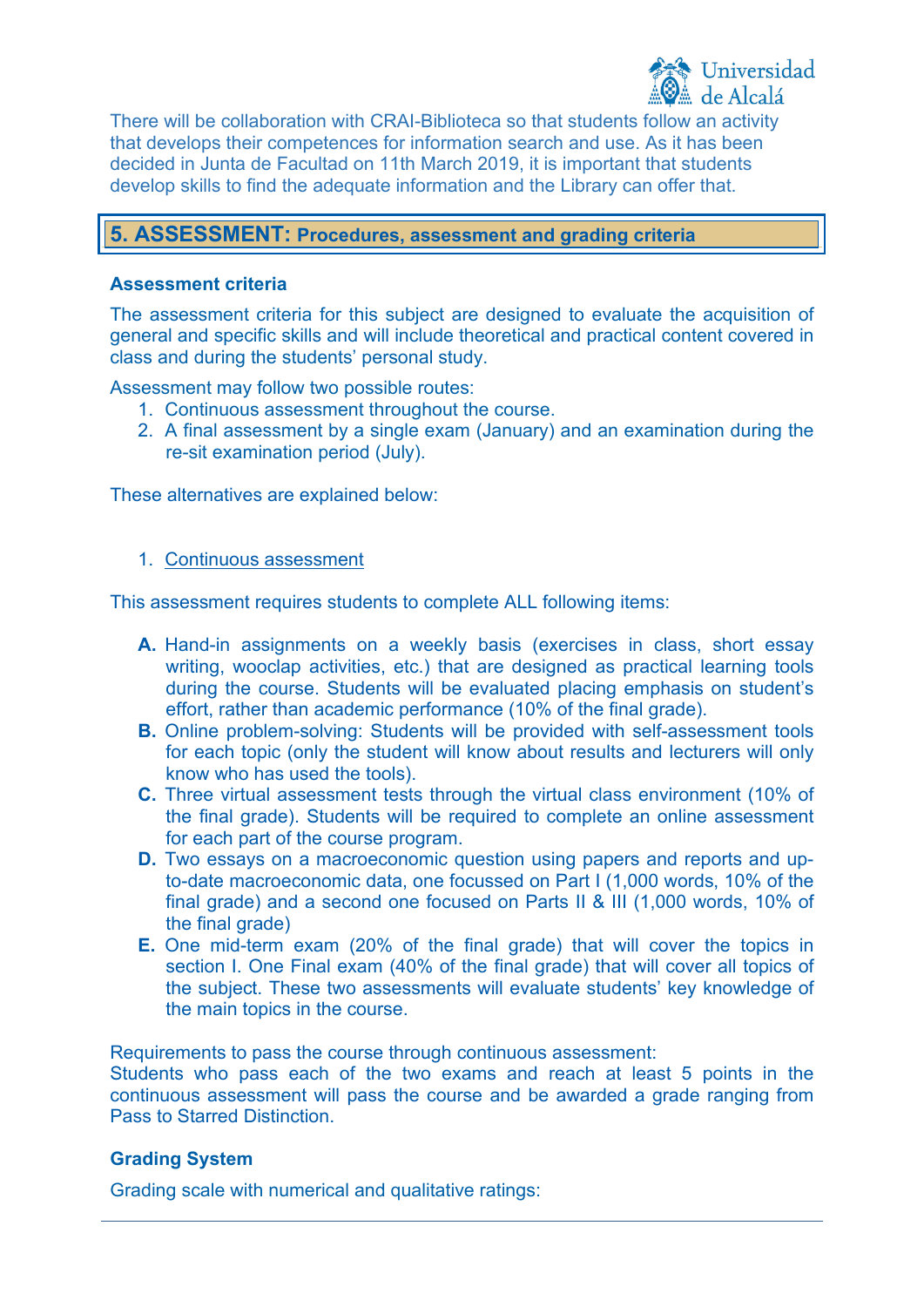

0.0-4.9 Fail (Suspenso)

5.0-6.9 Pass (Aprobado)

- 7.0-8.9 Merit (Notable)
- 9.0-10 Distinction (Sobresaliente)

9.5-10 Starred Distinction (Matrícula de Honor) (limited to 5% of students in the standard examination session)

## 2. Final Assessment

Students who choose the final assessment option for this course must take a final exam in June according to the schedule previously established by the Faculty. This exam will contain theoretical and practical questions. In order to pass students must obtain a minimum of 5 points.

## **Clarifications**

For any circumstances not referred to in this course description, the regulations governing learning assessment procedures, which were approved by the Governing Council on March 24 2011, will be followed. Students must attend all exams bringing their I.D. and the University's Intelligent Electronic Student Card.

The University of Alcalá guarantees its students that, if health authorities consider necessary to suspend physical teaching activities or the circumstances of the subject may require it, teaching, or part of it would continue using online tools until the end of the suspended period of teaching activities when teaching would become physical again.